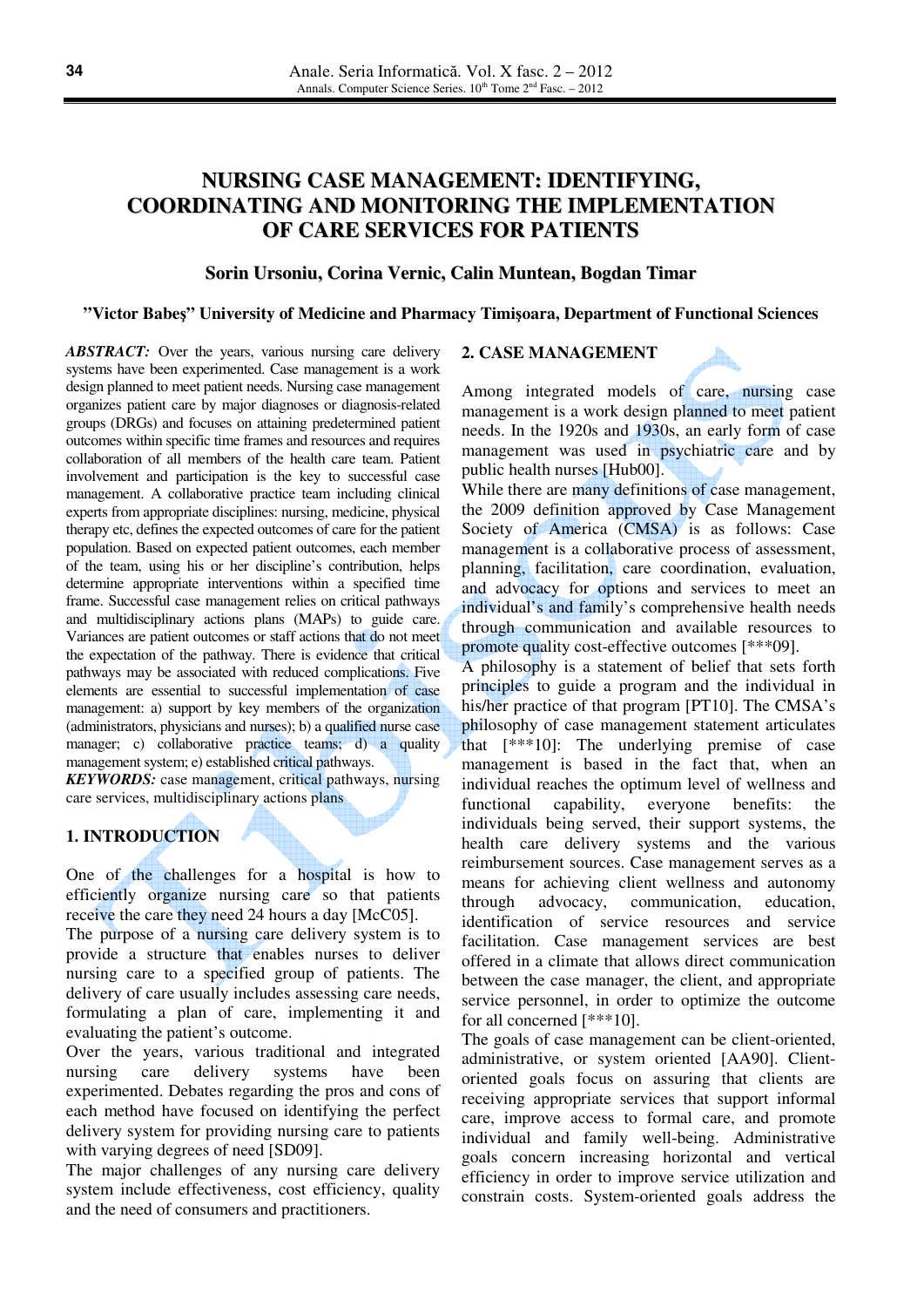entire service delivery system, in terms of efficient, high-quality, targeted non-institutional services that also contain costs. [SGM01]

Nursing case management organizes patient care by major diagnoses or DRGs and focuses on attaining predetermined patient outcomes within specific time frames and resources and requires collaboration of all members of the health care team. Patient involvement and participation is the key to successful case management [All02].

In an acute care setting, the case manager has a caseload of 10 to 15 patients and follows patients' progress through the system from admission to discharge, accounting for variances from expected progress. One or more nursing case managers on a patient care unit may coordinate, communicate, collaborate, problem solve and facilitate patient care for a group of patients. Ideally, nursing case managers have advanced degrees and considerable experience in nursing [SD09].

After a specific patient population is selected to be case managed, a collaborative practice team is established. The team, including clinical experts from appropriate disciplines: nursing, medicine, physical therapy etc, defines the expected outcomes of care for the patient population. Based on expected patient outcomes, each member of the team, using his or her discipline's contribution, helps determine appropriate interventions within a specified time frame.

To initiate case management, specific patient diagnoses that represent high-volume, high-cost and high-risk cases are selected. High-volume cases are those that occur frequently. High-risk cases include patients or case types who have complications, stay in a critical care unit longer than 2 days or require ventilator support.

Whatever patient population is selected, baseline data must be collected and analyzed first to provide the information necessary to measure the effectiveness of case management. Information about length of stay, cost of care and complication are included.

Case management plays also a key role in efforts to integrate long-term care services into a seamless continuum of care [SGM01].

Successful case management relies on critical pathways and multidisciplinary actions plans (MAPs) to guide care.

In 1996, the National Library of Medicine (NLM) in the USA introduced the term "critical pathway" [V+06].

Critical pathways (also called clinical pathways or care pathways or care maps) are one method of planning, assessing, implementing and evaluating the costeffectiveness of patient care. They are relatively standardized predictions of patients' progress for a specific diagnosis or procedure. For example, a critical pathway for a specific diagnosis might suggest a certain average length of stay, with certain interventions completed by certain points on the pathway.

Clinical pathways represent a form of "cookbook medicine" that many perceive as an appropriate tool that contributes to quality management, cost-cutting and patient satisfaction [R+08].

Critical pathways are useful because they accommodate the unique characteristics of the patient and the patient's condition. They use resources appropriate to the care needed and, thus, reduce cost and length of stay and may be used in every setting where health care is delivered.

A critical pathway quickly orients the staff to the outcomes that should be achieved for the patient for that day. Nursing diagnoses identify the outcomes needed. If patient outcomes are not achieved, the case manager is notified and the situation is analyzed to determine how to modify the critical pathway.

The care MAP is a combination of a critical pathway and a nursing care plan. In addition, it indicates times when nursing interventions should occur. If a patient deviates from the normal plan, a variance is indicated. A variance is anything that occurs to alter the patient's progress through the normal critical path [MH09].

Variances are patient outcomes or staff actions that do not meet the expectation of the pathway. In general, variance in clinical pathways is a result of the omission of an action or the performance of an action at an inappropriate (often, a late) time period. Because the critical pathway is a series of time-associated actions, this analysis of variance can be overwhelmed by multiple data points. Computer-assisted pathway analysis can help with this issue [E+00].

After a time, the appropriate collaborative practice team analyzes the variances, notes trends, and decides how to manage them. The critical pathway may need to be revised or additional data may be needed before changes are made.

Some features are included on all critical pathways, such as specific medical diagnosis, the expected length of stay, patient identification data, appropriate time frames (in days, hours, minutes or visits) for interventions and patient outcomes. Interventions include medications, nursing activity, physical therapy, etc. The critical pathway must include a means to identify variances easily and to determine whether the outcome has been met [SD09].

The format of the pathway may vary widely. Important features include a task-time matrix in which specific tasks are specified along a timeline. There is a spectrum of pathways that range from a form that takes the place of the medical record to a simple checklist. A reduction in charting that may occur with more complicated pathways is a benefit. However, if the pathway format is too difficult to follow, it will not be used (Figure 1).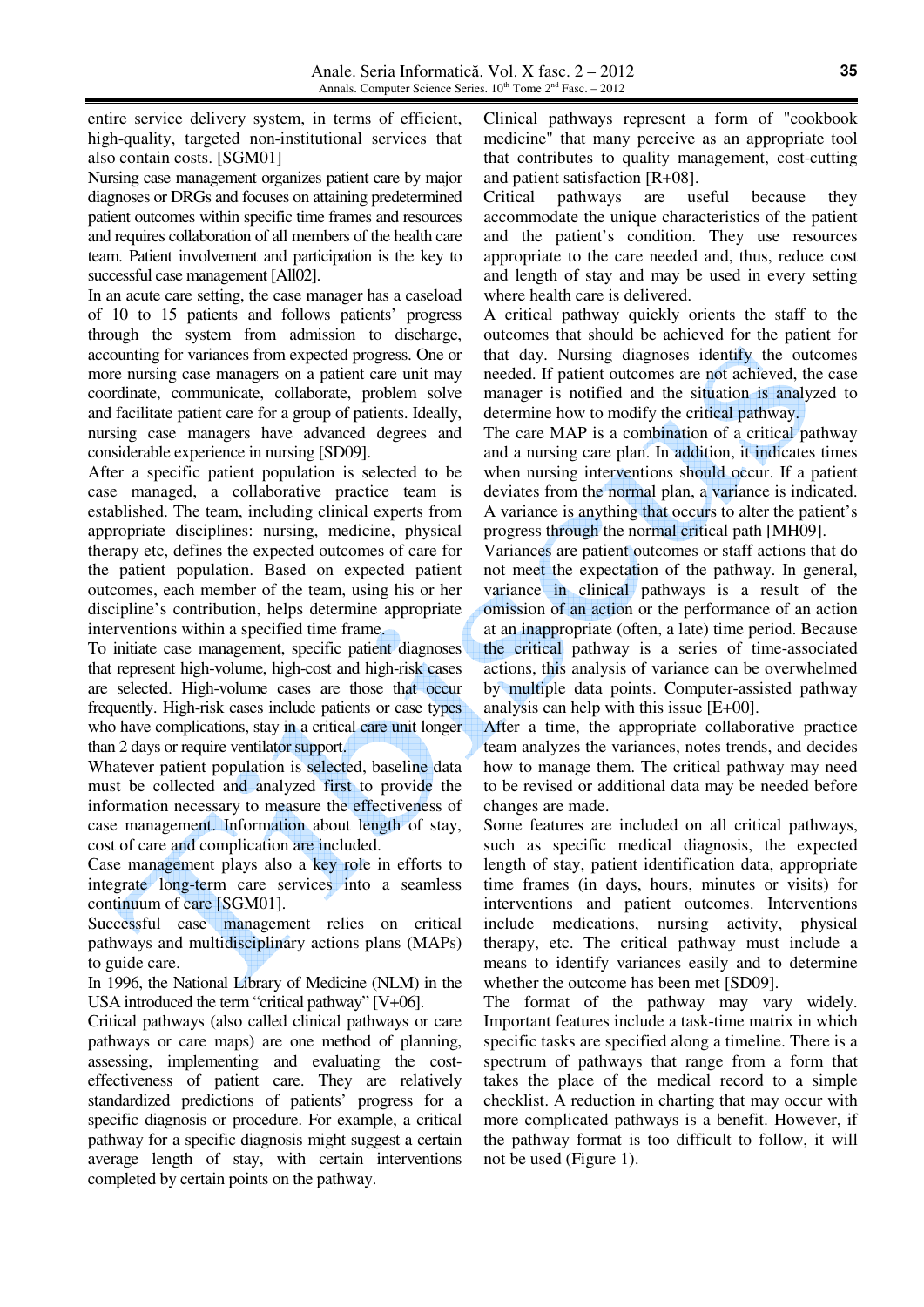

Critical pathways have become widely available in electronic format, where electronic charting and pathway compliance are obtained simultaneously. One disadvantage to this method is the absence of a standard medical record. This may result in duplication of efforts and possible noncompliance with the pathway. This is particularly true among physicians who are likely to be resistant to novel charting methods. For some systems, a simple checklist at the front of the paper chart may be an optimal method for implementing the pathway. These checklists would have areas to be filled in by different staff members active in patient care (Figure 2) [E+00]. Critical pathway implementation can be a challenge, and if not handled well, it can generate major obstacles. Factors critical in implementation include education of all staff members who will be involved in any component of the pathway. This is particularly important for nonparticipants in pathway development. Concerns and misconceptions about the pathway should be addressed. One obvious concern would be repercussions of failure to follow the clinical pathway. Another key issue in implementation is to define the roles within the pathway: Will there be a case manager? Who will collect data? Who will analyze variance within the pathway?

The simple implementation of the pathway is only the first action of the critical pathway. Data must be collected and analyzed, and processes must be improved to achieve the goals of resource savings with improvement in outcomes [E+00].

Historically, critical pathway development has been a nursing initiative. Although this has been a successful model in some institutions, one fault of this process is lack of physician commitment to the pathway.

Active physician participation and leadership is crucial to the development and implementation of the pathway. In addition, it is important to include representatives from all groups that would be affected by the pathway, for example, physical therapy personnel and dietary personnel. The lack of involvement of physicians has been cited as a reason for failure of a pathway [Yan95, Ham93].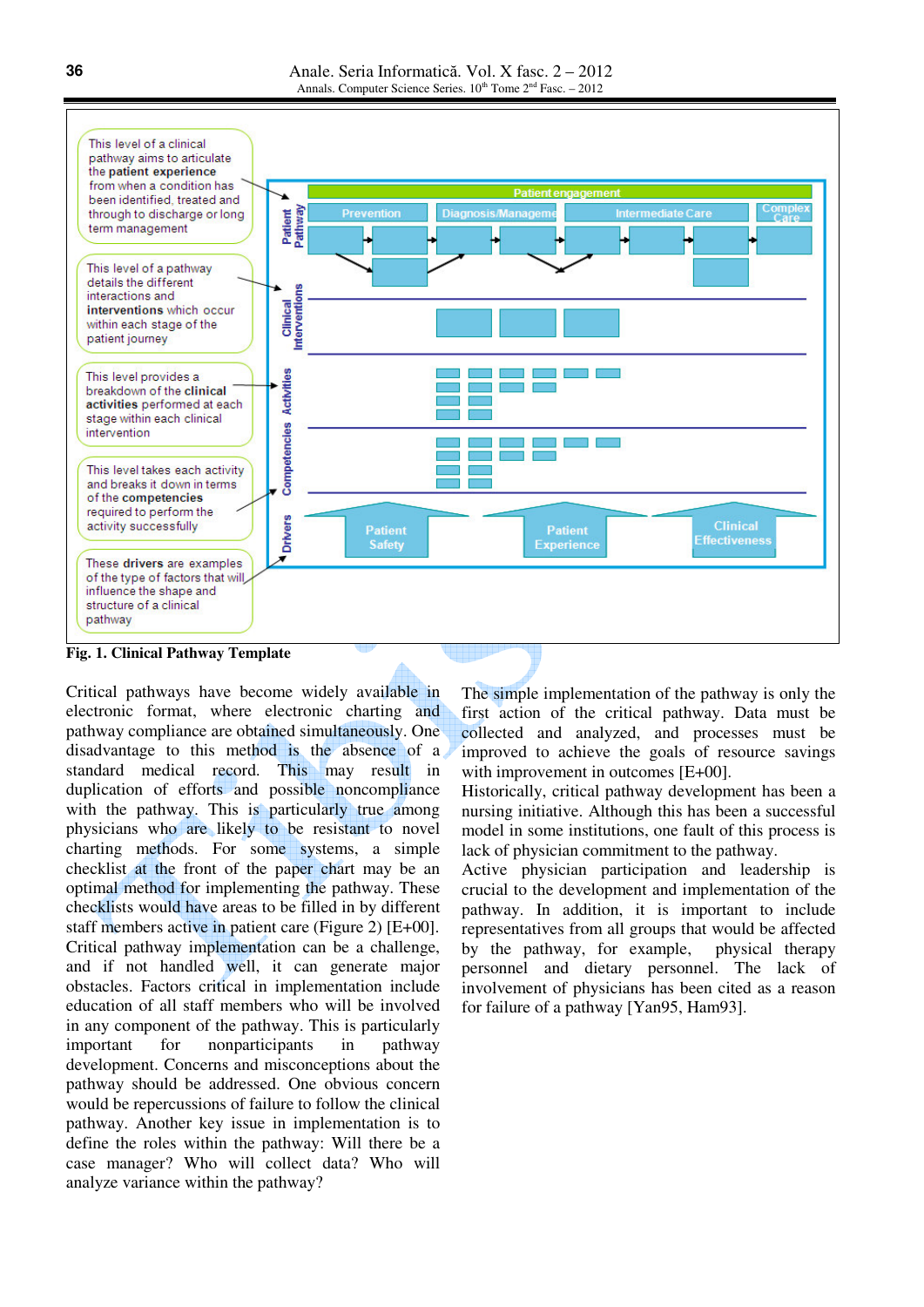|                         | <b>Collaborative Critical Path</b> |                                  |                               |     |
|-------------------------|------------------------------------|----------------------------------|-------------------------------|-----|
|                         |                                    | Case Type: Total Hip Replacement |                               |     |
| <b>Patient Name:</b>    |                                    |                                  |                               |     |
| Record Number:          |                                    |                                  |                               |     |
|                         |                                    |                                  | <b>DAY 2/</b>                 |     |
|                         | DAY 1 / OR                         | Y/N                              | <b>POSTOPERATIVE DAY 1</b>    | Y/N |
|                         |                                    |                                  |                               |     |
| <b>Patient Activity</b> | <b>Bed rest</b>                    | --                               | Begin mobility plan;          |     |
|                         | $T-DBq2h$                          |                                  | T-DB q2h                      |     |
|                         | Initiate skin protection           |                                  | Cont skin protection          |     |
|                         | protocol                           |                                  | protocol                      |     |
| <b>Nursing</b>          | VS ah $\times$ 4,                  |                                  | $VS$ $q4h$                    |     |
|                         | then g4h                           |                                  |                               |     |
|                         | Assess cir/neuro                   |                                  | Assess cir/neuro q4h          |     |
|                         | leas $ah \times 4$ ,               |                                  |                               |     |
|                         | then q4h;                          |                                  |                               |     |
|                         | Check drainage/                    |                                  | Check drainage/               |     |
|                         | Hemovac gh $\times$ 4,             |                                  | Hemovac q4h                   |     |
|                         | then q4h;                          |                                  |                               |     |
|                         | I & O (Foley/                      |                                  | I & O (Foley/                 |     |
|                         | Hemovac) q8h;                      |                                  | Hemovac) q8h                  |     |
|                         | Thigh-hi elastic hose              | --                               | Cont elastic hose             |     |
| <b>Medications</b>      | Antibiotic                         |                                  | Cont antibiotic               |     |
|                         | Pain control:                      |                                  | Cont pain control             |     |
|                         | PCA pump                           |                                  |                               |     |
|                         | Stool softener                     |                                  | Cont stool softener           |     |
|                         | Cont home Rx:                      |                                  | Cont home Rx                  |     |
|                         | IVs                                |                                  | IVs cont                      |     |
|                         |                                    |                                  | Coumadin                      |     |
|                         |                                    |                                  | <b>Sleeping Rx</b>            |     |
| <b>Physical Therapy</b> | <b>Preop instructions</b>          |                                  | <b>Evaluate mobility</b>      |     |
|                         |                                    |                                  | progress                      |     |
| <b>Diagnostic Tests</b> | H & H 2h postop                    |                                  | $H$ & $H$<br>Prothrombin time |     |
|                         |                                    |                                  | Diet as tolerated             |     |
| Nutrition               | NPO-CI liq as tol                  |                                  |                               |     |
| <b>Teaching</b>         | Preop: Pain control                |                                  | <b>Repeat teaching</b>        |     |
|                         | Use of assist devices              |                                  | if nec                        |     |
|                         | Gait control                       |                                  |                               |     |
|                         | <b>Incentive spirometry</b>        |                                  |                               |     |
|                         | <b>Mobility plan</b>               |                                  |                               |     |
|                         | Pt/family crit plan                |                                  | <b>Review pt/family</b>       |     |
|                         | given & reviewed                   |                                  | crit plan if nec              |     |
| <b>Discharge Plan</b>   | <b>SNU</b> evaluation              |                                  |                               |     |
|                         | <b>Home Health</b>                 |                                  |                               |     |
|                         | evaluation                         |                                  |                               |     |
|                         |                                    |                                  |                               |     |

**Fig. 2. Collaborative critical path** 

A more recent evolution of critical pathways is the incorporation of actual and potential nursing diagnoses with specific time frames. Education pathways are also excellent tools for planning patient and family education. A copy of this form is given to the patient and his family and the nurse reviews the information with them. Thus, both patient and family know what to expect during an anticipated, uncomplicated hospitalization [SD09].

## **3. DISCUSSION**

Critical pathway techniques were first developed for use in industry as a tool to identify and manage the ratelimiting steps in production processes [Buf69, Wag75, Gre74, LG91]. In industry, any variation in production process is suboptimal. Thus, by defining the processes and timing of these processes, managers could target areas that were critical, measure variation, and try to make improvements. Once steps were taken to improve the process, there would be a remeasurement. In time, variation would decrease, the time it took to complete the pathway would decrease, costs would decrease, and quality of production would improve.

When applied to health care, the technique of critical pathways has obvious concerns. First, unlike in manufacturing, not all variation in patient care is negative. Individual patient factors may contribute to variation that cannot and should not be controlled by the system. For example, if postoperative extubation

occurred within a prespecified time period based on a pathway, there would be early extubations with potential for harm. Also unlike in manufacturing, in which the products are standardized, patients are different and may not fit within a pathway. Second, there exists concern that streamlining care may have a negative impact on patient outcomes. For example, if a care pathway suggests a 2-day stay in the cardiac care unit, a provider may alter care against his or her best judgment to stay within the plan. Finally, physicians have objected to "cookbook medicine" and have felt an erosion of professional autonomy with the critical pathways. Without physician support of the pathway, it is unlikely to achieve any of the stated cost-saving or quality goals [E+00].

Despite these obvious limitations, the use of critical pathways is being embraced in many case management systems. Although designed as a tool for both cost savings and improved quality of care, it is the former that has been emphasized by managers.

Interest in critical pathways has increased because anecdotal reports of cost savings have been disseminated. These reports in general have not followed careful study designs [Tru93, Lor93, Lon93].

A review made in 2010 for The Cochrane Collaboration has established that critical pathways may be associated with reduced complications and improved documentation when implemented in hospitals without negatively impacting on length of stay or costs. Reduced complications were associated with invasive interventions or surgical conditions. In general, the reporting of critical pathways development and implementation processes was poor. The magnitude of cost savings should always be assessed in context with clinical relevant patient outcomes (i.e. mortality) [R+10].

## **4. CONCLUSIONS**

In conclusion, five elements are essential to successful implementation of case management: a) support by key members of the organization (administrators, physicians and nurses); b) a qualified nurse case manager; c) collaborative practice teams; d) a quality management system; e) established critical pathways [SD09]. It should be noted that the development and implementation of clinical pathways consumes a considerable amount of resources [R+08].

## **5. REFERENCES**

[All02] **S. Alliota** - *Direct outcomes of case management: involvement/participation, empowerment, and knowledge*, Case Manager, 13(4), 67-71, 2002.